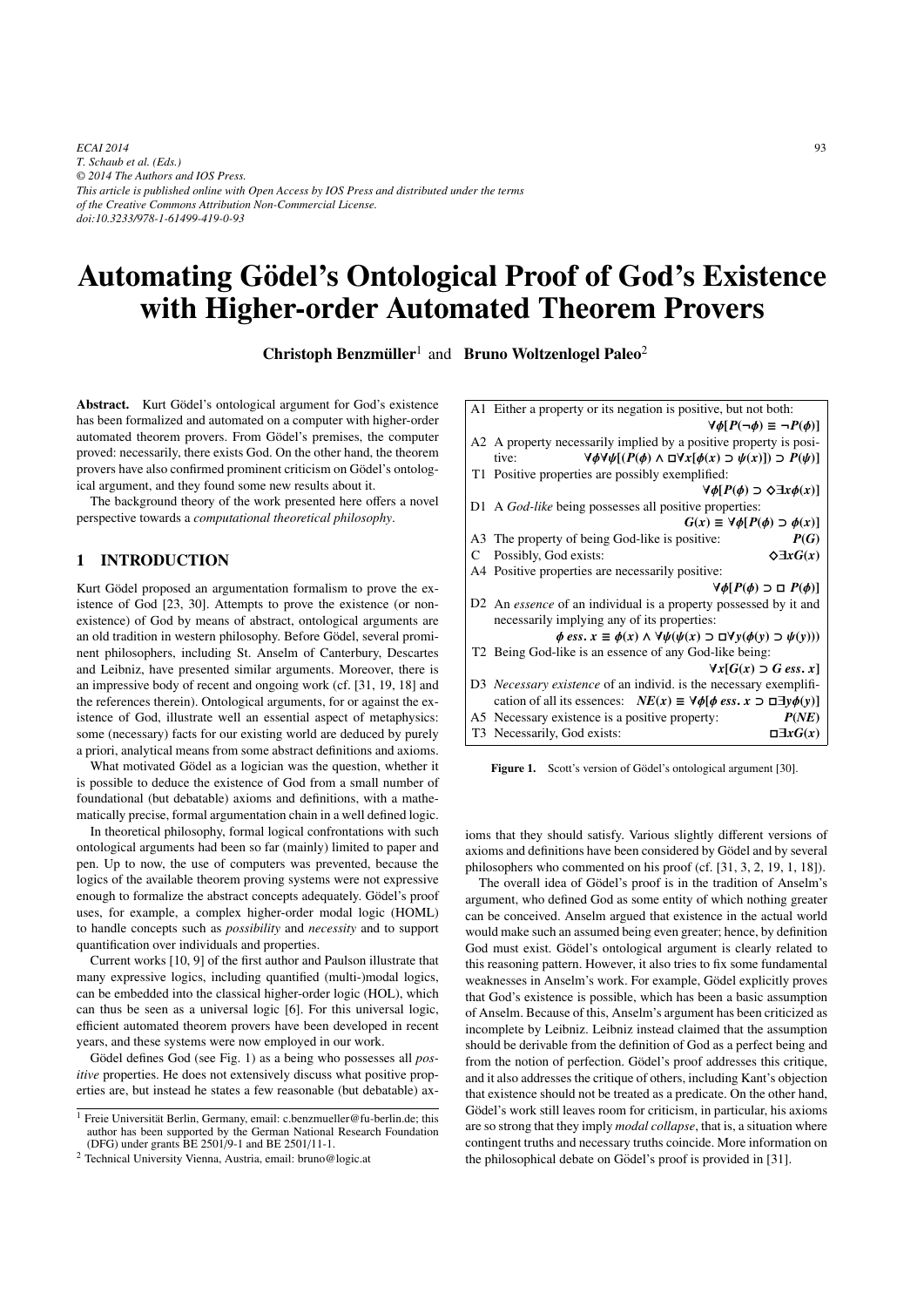We have analyzed Dana Scott's version of Gödel's proof [30] (cf. Fig. 1) for the first-time with an unprecedented degree of detail and formality with the help of higher-order automated theorem provers (HOL-ATPs).<sup>3</sup> The following has been done (and in this order): (i) a detailed natural deduction proof; (ii) a formalization in TPTP THF syntax [33]; (iii) an automatic verification of the consistency of the axioms and definitions with Nitpick [16]; (iv) an automatic demonstration of the theorems with the provers LEO-II [11] and Satallax [17]; (v) a step-by-step formalization using the Coq proof assistant [15]; (vi) a formalization using the Isabelle proof assistant [26], where the theorems (and some additional lemmata) have been automated with the Isabelle tools Sledgehammer and Metis. Subsequently, we have studied additional consequences of Gödel's axioms, including modal collapse and monotheism, and we have investigated variations of the proof, for example, by switching from constant domain semantics to varying domain semantics.

In this paper we focus on the core aspect of our work related to AI: proof automation with HOL-ATPs (cf. aspects (ii)–(iv) above). The particular contributions of this paper are as follows: In Sec. 2 we present an elegant embedding of HOML [21, 25] in HOL [5, 7]. This background theory extends and adapts the work as presented in [9, 10]. In Sec. 3, we present details on the encoding of this embedding and of Gödel's argument in the concrete THF syntax [33] for HOL, and we report on the experiments we have conducted with HOL-ATPs. The main findings of these experiments are summarized in Sec. 4. Related and future work is addressed in Sec. 5, and the paper is concluded in Sec. 6. None of the above aspects have been addressed (at least not in depth) in any of our other existing (short and partly non-reviewed) publications on the subject [12, 13, 14, 34].

## 2 THEORY FRAMEWORK

An embedding of quantified modal logic (with first-order and propositional quantifiers) in HOL has been presented in [10]. The theory below extends this work: quantifiers for all types are now supported, and nested uninterpreted predicate and function symbols of arbitrary types are allowed as opposed to allowing top-level uninterpreted predicate symbols over individual variables only.

### 2.1 Higher-order modal logic

A notion of HOML is introduced that extends HOL with a modal operator  $\Box$ . An appropriate notion of semantics for HOML is obtained by adapting Henkin semantics for HOL (cf. [24] and [21]). The presentation in this section is adapted from [25] and [5].

Def. 1 *The set T of* simple types *is freely generated from the set of basic types* {*o*, µ} *(o stands for Booleans and* µ *for individuals) using the function type constructor*  $\rightarrow$ . We may avoid parentheses, *and*  $\alpha \to \alpha \to \alpha$  *then stands for*  $(\alpha \to (\alpha \to \alpha))$ *, that is, function types associate to the right.*

Def. 2 *The* grammar *for HOML is:*

$$
s, t \quad ::= \quad p_{\alpha} \mid X_{\alpha} \mid (\lambda X_{\alpha} \cdot s_{\beta})_{\alpha \to \beta} \mid (s_{\alpha \to \beta} t_{\alpha})_{\beta} \mid (\neg_{\alpha \to \alpha} s_{\alpha})_{\alpha} \mid
$$

$$
((\vee_{\alpha \to \alpha \to \alpha} s_{\alpha}) t_{\alpha})_{\alpha} \mid (\forall_{(\alpha \to \alpha) \to \alpha} (\lambda X_{\alpha} \cdot s_{\alpha}))_{\alpha} \mid (\Box_{\alpha \to \alpha} s_{\alpha})_{\alpha}
$$

*where*  $\alpha, \beta \in T$ .  $p_{\alpha}$  *denotes typed constants and*  $X_{\alpha}$  *typed variables* (distinct from  $p_\alpha$ ). Complex typed terms are constructed via abstrac*tion and application. The type of each term is given as a subscript. Terms so of type o are called formulas. The logical connectives of choice are*  $\neg_{o\to o}$ ,  $\vee_{o\to o\to o}$ ,  $\forall_{(a\to o)\to o}$  (for  $\alpha \in T$ ), and  $\Box_{o\to o}$ . Type sub*scripts may be dropped if irrelevant or obvious. Similarly, parentheses may be avoided. Binder notation* ∀*X*<sup>α</sup> *so is used as shorthand for*  $\forall_{(\alpha \to 0) \to 0} (\lambda X_{\alpha}, s_{\alpha})$ *, and infix notation s*  $\lor$  *t is employed instead of* ((∨*s*) *t*)*. From the above connectives, other logical connectives, such as* ⊤*,* ⊥*,* ∧*,* ⊃*,* ≡*,* ∃*, and* !*, can be defined in the usual way.*

**Def. 3** Substitution *of a term A<sub>α</sub> for a variable X<sub>α</sub> in a term B<sub>β</sub> is denoted by* [*A*/*X*]*B. Since we consider* α*-conversion implicitly, we assume the bound variables of B avoid variable capture.*

Def. 4 *Two common relations on terms are given by* β*-reduction and* η*-reduction. A* β*-redex has the form* (λ*X s*)*t and* β*-reduces to* [*t*/*X*]*s. An* η*-redex has the form* (λ*X sX*) *where variable X is not free in s; it η-reduces to s. We write*  $s =_\beta t$  *to mean s can be converted to t by a series of*  $\beta$ -reductions and expansions. Similarly,  $s =_{\beta n} t$  means s can *be converted to t using both* β *and* η*. For each s*<sup>α</sup> ∈ *HOML there is a unique* β-normal form *and a unique* βη-normal form*.*

**Def. 5** *A* frame *D* is a collection  $\{D_{\alpha}\}_{{\alpha}\in T}$  of nonempty sets  $D_{\alpha}$ , such *that*  $D_0 = \{T, F\}$  *(for truth and falsehood). The*  $D_{\alpha \rightarrow \beta}$  *are collections of functions mapping*  $D_α$  *into*  $D_β$ *.* 

**Def. 6** *A* variable assignment *g maps variables*  $X_\alpha$  *to elements in D*α*. g*[*d*/*W*] *denotes the assignment that is identical to g, except for variable W, which is now mapped to d.*

**Def.** 7 *A* model *for HOML is a quadruple*  $M = \langle W, R, D, \{I_w\}_{w \in W} \rangle$ *, where W is a set of worlds (or states), R is an accessibility relation between the worlds in W, D is a frame, and for each*  $w \in W$ *,*  $\{I_w\}_{w \in W}$ *is a family of typed interpretation functions mapping constant symbols p<sub>α</sub> to appropriate elements of*  $D_\alpha$ *, called the denotation of*  $p_\alpha$  *in* world *w (the logical connectives* ¬*,* ∨*,* ∀*, and* ! *are always given the standard denotations, see below). Moreover, it is assumed that the domains*  $D_{\alpha\rightarrow\alpha\rightarrow\alpha}$  *contain the respective identity relations on objects of type* α *(to overcome the extensionality issue discussed in [4]).*

**Def. 8** *The* value  $||s_{\alpha}||^{M,g,w}$  *of a HOML term s<sub>α</sub> <i>on a model M* =  $\langle W, R, D, \{I_w\}_{w \in W}$  *in a world*  $w \in W$  *under variable assignment g is an element*  $d \in D_\alpha$  *defined in the following way:* 

- *1.*  $||p_{\alpha}||^{M,g,w} = I_w(p_{\alpha})$  *and*  $||X_{\alpha}||^{M,g,w} = g(X_{\alpha})$
- *2.*  $||(s_{\alpha \to \beta} t_{\alpha})_{\beta}||^{M_{,g},w} = ||s_{\alpha \to \beta}||^{M_{,g},w} (||t_{\alpha}||^{M_{,g},w})$
- *3.*  $||(\lambda X_{\alpha}, s_{\beta})_{\alpha \to \beta}||^{M_{\mathcal{S},W}} =$  *the function f from D<sub>a</sub> to D<sub>β</sub> such that*  $f(d) = ||s_{\beta}||^{M}$ ,*g*[*d*/*X*<sub>α</sub>],*w for all d*  $\in$  *D*<sub>α</sub>
- *4.*  $\|(-\partial_{\partial \to 0} S_{\partial})_o\|^{M,g,w} = T \; \hat{i} f f \|s_o\|^{M,g,w} = F$
- *5.*  $||(((\vee_{o\to o\to o} s_o)t_o)_t||^{M,g,w} = T$  *iff*  $||s_o||^{M,g,w} = T$  *or*  $||t_o||^{M,g,w} = T$
- *6.*  $\|(\forall_{(a\rightarrow o)\rightarrow o}(\lambda X_{a}, s_{o}))_{o}\|^{M,g,w} = T$  *iff for all d*  $\in D_{\alpha}$  *we have* ∥*so*∥*<sup>M</sup>*,*g*[*d*/*X*α],*<sup>w</sup>* = *T*
- *7.*  $\left\| \left( \Box_{\rho \to \rho} s_{\rho} \right)_{0} \right\|^{M_{\mathcal{S}}, w} = T$  *iff for all v* ∈ *W with wRv we have* ∥*so*∥*<sup>M</sup>*,*g*,*<sup>v</sup>* = *T*

Def. 9 *A model M* =  $\langle W, R, D, \{I_w\}_{w \in W}$  *is called a* standard model *i*ff for all  $\alpha, \beta \in T$  we have  $D_{\alpha \to \beta} = \{f \mid f : D_{\alpha} \longrightarrow D_{\beta}\}\)$ . In a Henkin model *function spaces are not necessarily full. Instead it is only required that*  $D_{\alpha \to \beta} \subseteq \{f \mid f : D_{\alpha} \longrightarrow D_{\beta}\}$  (for all  $\alpha, \beta \in T$ ) and *that the valuation function* ∥·∥*<sup>M</sup>*,*g*,*<sup>w</sup> from above is total (i.e., every term denotes). Any standard model is obviously also a Henkin model. We consider Henkin models in the remainder.*

<sup>&</sup>lt;sup>3</sup> All sources of our formalization are publicly available at https:// github.com/FormalTheology/GoedelGod. Our work has attracted major public interest, and leading media institutions worldwide have reported on it; some exemplary links to respective media reports and interviews are available at the above URL (see 'Press' subfolder).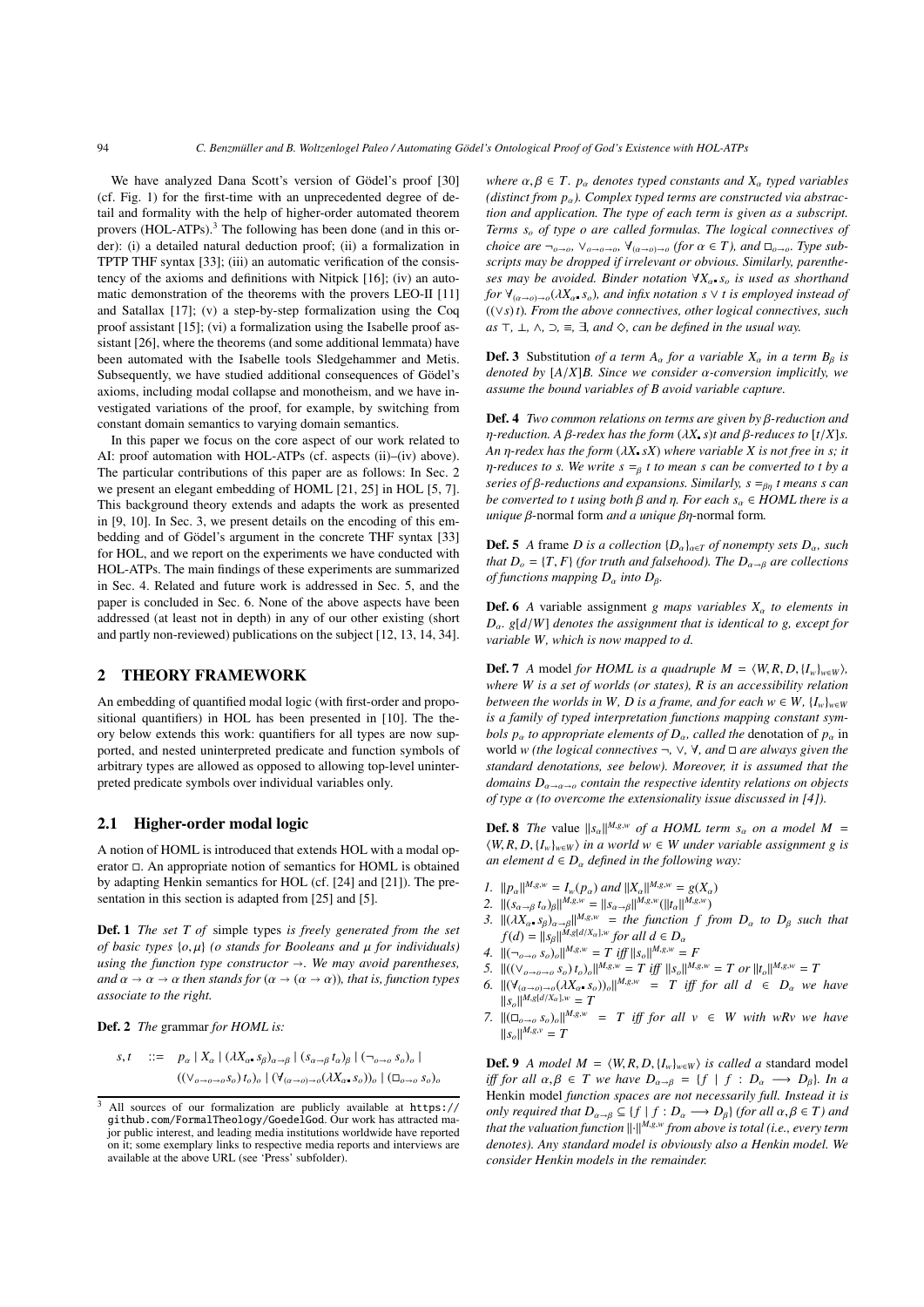**Def. 10** *A formula s<sub>o</sub> is true in model M for world w under assignment g iff*  $||s_o||^{M,g,w} = T$ ; this is also denoted as  $M, g, w \models s_o$ . A *formula s<sub>o</sub> is called* valid *in M iff M, g, w*  $\models$  *s<sub>o</sub> for all w*  $\in$  *W and all assignments g. Finally, a formula s<sub>o</sub> is called valid, which we denote by*  $\models$  *s<sub>o</sub>*, *iff s<sub>o</sub> is valid for all M. Moreover, we write*  $\Gamma \models \Delta$  *(for sets*) *of formulas*  $\Gamma$  *and*  $\Delta$ *) iff there is a model*  $M = \langle W, R, D, \{I_w\}_{w \in W} \rangle$ *, an assignment g, and a world*  $w \in W$ *, such that*  $M, g, w \models s_o$  *for all*  $s_o \in \Gamma$  *and*  $M, g, w \models t_o$  *for at least one*  $t_o \in \Delta$ *.* 

The above definitions introduce higher-order modal logic K. In order to obtain logics KB and S5 respective conditions on accessibility relation *R* are postulated: *R* is a symmetric relation in logic KB, and it is an equivalence relation in logic S5. If these restriction apply, we use the notations  $\models^{KB}$  and  $\models^{S5}$ . Gödel's argument has been developed and studied in the context of logic S5 (and logic S5 has subsequently been criticized). However, the HOL-ATPs discovered (cf. Sec. 4) that logic KB is sufficient.

An important issue for quantified modal logics is whether constant domain or varying domain semantics is considered. The theory above introduces constant domains. Terms (other than those of Boolean type) are modeled as rigid, that is, their denotation is fixed for all worlds. An adaptation to varying or cumulative domains is straightforward (cf. [20]). Moreover, non-rigid terms could be modeled; that is, terms whose denotation may switch from world to world. The respective assumptions of Gödel are not obvious to us.

## 2.2 Classical higher-order logic

HOL is easily obtained from HOML by removing the modal operator  $\Box$  from the grammar, and by dropping the set of possible worlds *W* and the accessibility relation *R* from the definition of a model. Nevertheless, we explicitly state the most relevant definitions for the particular notion of HOL as employed in this paper. One reason is that we do want to carefully distinguish the HOL and HOML languages in the remainder (we use boldface fonts for HOL and standard fonts for HOML). There is also a subtle, but harmless, difference in the HOL language as employed here in comparison to the standard presentation: here three base types are employed, whereas usually only two base types are considered. The third base type plays a crucial role in our embedding of HOML in HOL.

Def. 11 *The set T of simple types freely generated from a set of basic types*  $\{o, \mu, \iota\}$  *using the function type constructor*  $\rightarrow$  *. o is the type of Booleans,* µ *is the type of individuals, and type* ι *is employed as the type of possible worlds below. As before we may avoid parentheses.*

Def. 12 *The grammar for higher-order logic HOL is:*

 $s, t$  ::=  $p_{\alpha} | X_{\alpha} | (\lambda X_{\alpha} \cdot s_{\beta})_{\alpha \to \beta} | (s_{\alpha \to \beta} t_{\alpha})_{\beta} | \neg_{\theta \to \theta} s_{\theta} |$  $((\vee_{\rho\rightarrow\rho\rightarrow\rho}g_{\rho})t_{\rho})\mid \forall_{(\alpha\rightarrow\theta)\rightarrow\rho}(\lambda X_{\alpha}\cdot s_{\rho})$ 

*where*  $\alpha, \beta \in T$ *. The text from Def. 2 analogously applies, except that we do not consider the modal connectives*  $\Box$  *and*  $\Diamond$ *.* 

The definitions for substitution (Def. 3),  $\beta$ - and  $\eta$ -reduction (Def. 4), frame (Def. 5), and assignment (Def. 6) remain unchanged.

**Def. 13** *A* model *for HOL is a tuple*  $M = \langle D, I \rangle$ *, where D is a frame, and I is a family of typed interpretation functions mapping constant symbols*  $p_\alpha$  *to appropriate elements of*  $D_\alpha$ *, called the denotation of p*<sup>α</sup> *(the logical connectives* ¬*,* ∨*, and* ∀ *are always given the standard denotations, see below). Moreover, we assume that the domains*  $D_{\alpha\rightarrow\alpha\rightarrow\alpha}$  *contain the respective identity relations.* 

**Def.** 14 *The* value  $||s_{\alpha}||^{M,g}$  *of a HOL term*  $s_{\alpha}$  *on a model*  $M = \langle D, I \rangle$ *under assignment* **g** *is an element*  $d \in D_\alpha$  *defined in the following way:*

- *1.*  $||p_{\alpha}||^{M,g} = I(p_{\alpha})$  *and*  $||X_{\alpha}||^{M,g} = g(X_{\alpha})$
- 2.  $||(s_{\alpha\to\beta}t_{\alpha})_{\beta}||^{M,g} = ||s_{\alpha\to\beta}||^{M,g} (||t_{\alpha}||^{M,g})$
- *3.*  $\|( \lambda X_{\alpha}, s_{\beta})_{\alpha \to \beta} \|^{M,g} = \text{the function } f \text{ from } D_{\alpha} \text{ to } D_{\beta} \text{ such that}$  $f(d) = ||s_{\beta}||^{M}$ , $g[d/X_{\alpha}]$  *for all*  $d \in D_{\alpha}$
- *4.*  $||(\neg_{\theta \to \theta} s_{\theta})_{\theta}||^{M,g} = T \; \text{iff} \; ||s_{\theta}||^{M,g} = F$
- *5.*  $||(((V_{o\rightarrow o\rightarrow o} s_o) t_o)_o||^{M,g} = T \; \text{iff} \; ||s_o||^{M,g} = T \; \text{or} \; ||t_o||^{M,g} = T$
- *6.*  $||(\forall_{(\alpha\rightarrow o)\rightarrow o}(\lambda X_{\alpha}\cdot s_o))_o||^{M,g} = T$  *iff for all*  $d \in D_{\alpha}$  *we have*  $||s_o||^{M, g[d/X_{\alpha}]} = T$

The definition for standard and Henkin models (Def. 9), and for truth in a model, validity, etc. (Def. 10) are adapted in the obvious way, and we use the notation  $M$ ,  $g \models s_o$ ,  $\models s_o$ , and  $\Gamma \models \Delta$ . As for HOML, we assume Henkin semantics in the remainder.

#### 2.3 HOML as a fragment of HOL

The encoding of HOML in HOL is simple: we identify HOML formulas of type *o* with certain HOL formulas of type  $\mathbf{r} \to \mathbf{0}$ . The HOL type  $\iota \to o$  is abbreviated as  $\sigma$  in the remainder. More generally, we define for each HOML type  $\alpha \in T$  the associated raised HOL type  $[α]$  as follows:  $[μ] = μ$ ,  $[o] = σ = ρ$ , and  $[α \rightarrow β] = [α] \rightarrow [β]$ . Hence, all HOML terms are rigid, except for those of type *o*.

**Def. 15** *HOML terms s<sub>α</sub> are associated with type-raised HOL terms*  $[s_{\alpha}]$  *in the following way:* 

$$
[p_{\alpha}] = \mathbf{p}_{[\alpha]}
$$
  
\n
$$
[X_{\alpha}] = X_{[\alpha]}
$$
  
\n
$$
[(s_{\alpha \to \beta} t_{\alpha})] = ([s_{\alpha \to \beta}] [t_{\alpha}])
$$
  
\n
$$
[(\lambda X_{\alpha} \cdot s_{\beta})] = (\lambda [X_{\alpha}] \cdot [s_{\beta}])
$$
  
\n
$$
[(\neg_{\alpha \to \alpha} s_{\alpha})] = (\neg_{\alpha \to \alpha} [s_{\alpha}])
$$
  
\n
$$
[((v_{\alpha \to \alpha \to \alpha} s_{\alpha}) t_{\alpha})] = ((\dot{V}_{\alpha \to \alpha \to \alpha} [s_{\alpha}]) [t_{\alpha}])
$$
  
\n
$$
[((v_{(\alpha \to \alpha) \to \alpha} (\lambda X_{\alpha} \cdot s_{\beta})] = (\dot{V}_{(\alpha \to \alpha) \to \alpha} (\lambda [X_{\alpha}] \cdot [s_{\beta}])
$$
  
\n
$$
[(\Box_{\alpha \to \alpha} s_{\alpha})] = (\dot{\Box}_{\alpha \to \alpha} [s_{\alpha}])
$$

<sup>¬</sup>˙ ,∨˙ , <sup>∀</sup>˙*, and* !˙ *are the* type-raised modal HOL connectives *associated with the corresponding modal HOML connectives. They are defined as follows (where*  $r_{\iota \to \iota \to o}$  *is a new constant symbol in HOL associated with the accessibility relation R of HOML):*

$$
\begin{aligned}\n\dot{\neg}_{\sigma \to \sigma} &= \lambda s_{\sigma} \cdot \lambda W_{\mu} \cdot (\mathbf{s} \, W) \\
\dot{\mathbf{V}}_{\sigma \to \sigma \to \sigma} &= \lambda s_{\sigma} \cdot \lambda t_{\sigma} \cdot \lambda W_{\mu} \cdot \mathbf{s} \, W \vee t \, W \\
\dot{\mathbf{V}}_{(\alpha \to \sigma) \to \sigma} &= \lambda s_{\alpha \to \sigma} \cdot \lambda W_{\mu} \cdot \mathbf{V} X_{\alpha} \cdot \mathbf{s} \, X \, W \\
\dot{\mathbf{L}}_{\sigma \to \sigma} &= \lambda s_{\sigma} \cdot \lambda W_{\mu} \cdot \mathbf{V} V_{\mu} \cdot (\mathbf{r}_{\ell \to \ell \to \sigma} \, W \, V) \vee \mathbf{s} \, V\n\end{aligned}
$$

*As before, we write*  $\forall X_{\alpha}$  *s<sub>σ</sub> as shorthand for*  $\forall_{(\alpha \to \sigma) \to \sigma} (\lambda X_{\alpha} s_{\sigma})$ *. Further operators, such as*  $\dot{\tau}$ ,  $\dot{\Delta}$ ,  $\dot{\Delta}$ ,  $\dot{\Xi}$ ,  $\dot{\Delta}$ , and  $\dot{\Xi}$  ( $\dot{\Xi}X_{\alpha}$  *s<sub>σ</sub> is used as shorthand for*  $\dot{\mathbf{H}}_{(\alpha \to \sigma) \to \sigma}(\lambda X_{\alpha}, s_{\sigma})$ *) can now be easily defined.*<sup>4</sup> *The above equations can be treated as abbreviations in HOL theorem provers. Alternatively, they can be stated as axioms where* = *is either Leibniz equality or primitive equality (if additionally provided in the HOL grammar, as is the case for most modern HOL provers).*

<sup>4</sup> We could introduce further modal operators, such as the difference modality *D*, the global modality *E*, nominals with **!**, and the  $\omega$  operator (cf. [10]).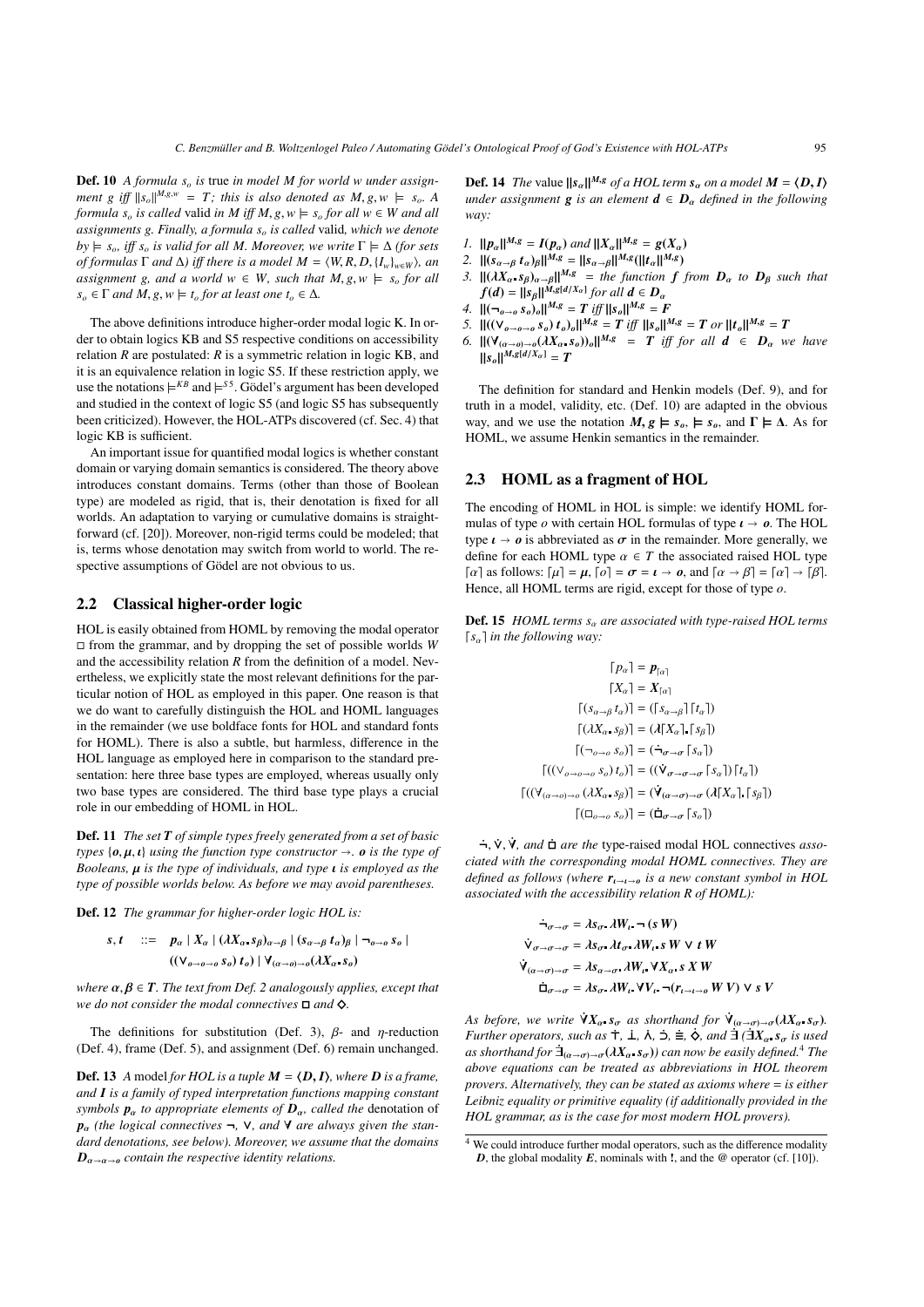As a consequence of the above embedding we can express HOML proof problems elegantly in the type-raised syntax of HOL. Using rewriting or definition expanding, we can reduce these representations to corresponding statements containing only the basic HOL connectives  $\neg_{\theta \to \theta}$ ,  $\vee_{\theta \to \theta \to \theta}$ , and  $\vee_{(\alpha \to \theta) \to \theta}$ .

**Ex. 1** *The HOML formula*  $\Box$  ∃*P*<sub>µ→o</sub> *P*  $a_\mu$  *is associated with the type raised HOL formula*  $\dot{\mathbf{\Box}} \mathbf{\dot{\exists}} P_{\mu \to \sigma}$ . *P*  $a_{\mu}$ *, which rewrites into the following* βη*-normal HOL term of type* σ

$$
\lambda W_{\iota} \ \forall V_{\iota} \ \neg(r \ W \ V) \ \vee \ \neg \forall P_{\mu \to \sigma} \ \neg (P \ a_{\mu} \ V)
$$

Next, we define validity of type-raised modal HOL propositions  $s_{\sigma}$  in the obvious way:  $s_{\sigma}$  is valid iff for all possible worlds  $w_i$  we have  $w_i \in s_\sigma$ , that is, iff  $(s_\sigma w_i)$  holds.

Def. 16 Validity *is modeled as an abbreviation for the following* λ*term: valid* =  $\lambda s_{i\rightarrow o}$   $\forall W_i$  *s W (alternatively, we could define validity simply as*  $\mathbf{V}_{(t\rightarrow0)\rightarrow0}$ *). Instead of valid*  $s_{\sigma}$  *we also use the notation* [ $s_{\sigma}$ ]*.* 

Ex. 2 *We analyze whether the type-raised modal HOL for* $mula \ \mathbf{\dot{\Box}} \ \mathbf{\dot{\Xi}} \mathbf{P}_{u \to \sigma^*}(\mathbf{P} \ \mathbf{a}_u)$  *is valid or not. For this, we formalize the HOL proof problem*  $[\dot{\mathbf{D}} \dot{\mathbf{B}} \mathbf{P}_{\mu \to \sigma} (\mathbf{P} \mathbf{a}_{\mu})]$ *, which expands into*  $\forall W_i$   $\forall V_i$  ¬(*rWV*) ∨ ¬ $\forall P_{\mu\rightarrow\sigma}$  ¬(*P a<sub>µ</sub> V*)*. It is easy to check that this term is valid in Henkin semantics: put*  $P = \lambda X_u \lambda Y_t$ . ⊤.

Theorem 1 (Soundness and Completeness) *For all HOML formu*las  $s_o$  *we have:* 

 $\models s_o$  *iff*  $\models$  [[ $s_o$ ]]

*Proof sketch: The proof adapts the ideas presented in [10]. By contraposition it is sufficient to show*  $\nvdash s_o$  *iff*  $\not\models$  [[ $s_o$ ]], that is, ∥*so*∥*<sup>M</sup>*,*g*,*<sup>w</sup> (for some HOML model M, assignment g, and w) i*ff ∥∀*W*<sup>ι</sup> ⌈*so*⌉ *W*∥*<sup>M</sup>*,*<sup>g</sup> (for some HOL model M and assignment g) i*ff  $\frac{1}{\|f\|S_o\|}$  **W**||<sup>*M*,*g*[*w*</sup>/<sup>*W*</sup>] *(for some M, g, and w). We easily get the proof by choosing the obvious correspondences between D and D, W and D*ι*, I* and **I**, g and **g**, R and  $r_{i\rightarrow i\rightarrow 0}$ , and w and **w**.

From Theorem 1 we get the following corollaries:

 $\models^{KB} s_o$  iff (symmetric  $r_{\iota \to \iota \to o}) \models [[s_o]]$ 

 $\models^{S5}$  *s*<sup>0</sup> iff (equiv-rel  $r_{\iota \to \iota \to \iota}$ )  $\models [[s_o]]$ 

where symmetric and equiv-rel are defined in an obvious way.

Constant domain quantification is addressed above. Techniques for handling varying domain and cumulative domain quantification in the embedding of first-order modal logics in HOL have been outlined in [8]. These techniques, which have also been adapted for the theory above, cannot be presented here for space limitations.

Note that also non-rigid terms can easily be modeled by type-raising. For example, a non-rigid HOML constant symbol kingOfFrance<sub>n</sub> would be mapped to a type-raised (and thus worlddepended) HOL constant symbol **kingOfFrance**<sub> $i \rightarrow u$ </sub>.

## 3 EXPERIMENTS

The above embedding has been encoded in the concrete THF0 syntax [33] for HOL; cf. the files Quantified K/ KB/ S5. ax<sup>5</sup> available

at https://github.com/FormalTheology/GoedelGod/tree/ master/Formalizations/THF (all files mentioned below are provided under this URL). The definition for quantifier  $\dot{\mathsf{Y}}_{((\mu \to \sigma) \to \sigma)}$ for example, is given  $as<sup>6</sup>$ 

thf(mforall\_indset,definition, ( mforall\_indset = ( ˆ [S: ( mu > \$i > \$o ) > \$i > \$o,W: \$i] : ! [X: mu > \$i > \$o] : ( S @ X @ W ) ) )).

Subsequently the axioms, definitions, and theorems from Fig. 1 and some further, related problems have been encoded in THF0. Then the THF0 compliant HOL-ATPs LEO-II [11], Satallax [17], and Nitpick [16] have been employed to automate the proof problems. LEO-II, which internally cooperates with the first-order prover E [29], was used exclusively in the initial round of experiments, that is, it was the first prover to automate Gödel's ontological argument.

Theorem T1 from Fig. 1, for example, is formalized as

thf(thmT1,conjecture, ( v @ ( mforall\_indset @ ˆ [Phi: mu > \$i > \$o] : ( mimplies @ ( p @ Phi ) @ ( mdia @ ( mexists\_ind @ ˆ [X: mu] : ( Phi @ X ) ) ) ) ) )).

This encodes the HOL formula

$$
[\dot{\forall}\phi_{\mu\to\sigma} \cdot p_{(\mu\to\sigma)\to\sigma}\phi \ \dot{\supset} \ \dot{\diamond}\ \dot{\exists}X_{\mu} \cdot \phi X]
$$

v in the THF0 encoding stands for valid and *p* corresponds to the uppercase *P*, for 'positive', from Fig. 1. The respective encodings and the results of a series of recent experiments with LEO-II (version 1.6.2), Satallax (version 2.7), and Nitpick (version 2013) are provided in Fig. 2. The first row marked with T1, for example, shows that theorem T1 follows from axioms A2 and A1 (where only the ⊃-direction is needed); LEO-II and Satallax confirm this in 0.1 second. The experiments have been carried out w.r.t. the logics K and/or KB, and w.r.t. constant (const) and varying (vary) domain semantics for the domains of individuals. The exact dependencies (available axioms and definitions) are displayed for each single problem. The results of the prover calls are given in seconds. '—' means timeout. 'THM', 'CSA', 'SAT', and 'UNS' are the reported result statuses; they stand for 'Theorem', 'CounterSatisfiable', 'Satisfiable', and 'Unsatisfiable', respectively. The experiments can be easily reproduced: all relevant files have been provided at the above URL. For example, the two THF0 problem files associated with the first table row for T1 are T1 K\_const\_min.p and T1 K\_vary\_min.p, and those associated with the second row for T1 are T1 K\_const\_max.p and T1 K vary max.p, respectively. Moreover, a simple shell script call tptp.sh is provided, which can be used to make remote calls to LEO-II, Satallax, and Nitpick installed at Sutcliffe's SystemOnTPTP infrastructure [32] at the University of Miami. The experiments used standard 2.80GHz computers with 1GB memory remotely located in Miami.

 $\frac{5}{10}$  The formalization in these files slightly varies from the above theory w.r.t. technical details. For example, a generic  $\Box$ -operator is introduced that can be instantiated for different accessibility relations as e.g. required for multimodal logic applications (cf. [10]). Moreover, since THF0 does not support polymorphism, copies of the  $\dot{\mathsf{Y}}_{(\alpha \to \sigma) \to \sigma}$  and  $\dot{\mathsf{I}}_{(\alpha \to \sigma) \to \sigma}$  connectives are provided only for the selected types  $(\mu \to \sigma) \to \sigma$  and  $((\mu \to \sigma) \to \sigma) \to \sigma$  as precisely required in Gödels's proof. The Isabelle version [13] and the Coq version of the encoding instead provide respective polymorphic definitions.

<sup>&</sup>lt;sup>6</sup> \$i, \$o, and mu represent the HOL base types *i*, *o*, and  $\mu$ . \$i>\$o encodes a function (predicate) type. Function application is represented by @, and for universal quantification, existential quantification and λ-abstraction the symbols !, ? and ^ are employed. ¬,  $V$ ,  $\Lambda$ , and  $\supset$  are written as  $\sim$ ,  $\vert$ , &, and  $\Rightarrow$ , respectively. The type-raised modal connectives are called mforall\_\*, mexists\_\*, mnot, mor, mand, mimplies, etc.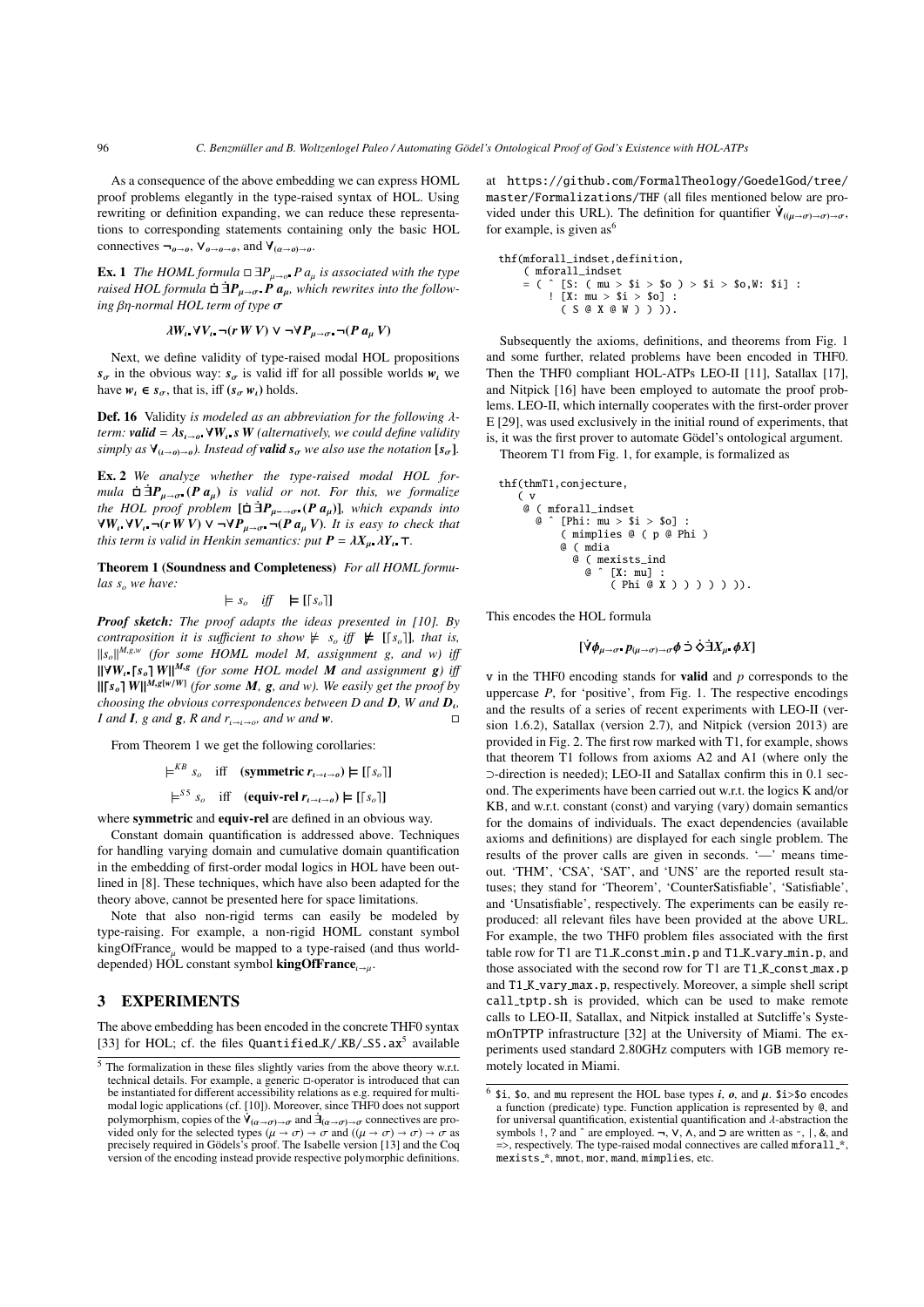|                | HOL encoding                                                                                                                                                                                                                                | dependencies                                                                                           | logic     | status                   | LEO-II                 | <b>Satallax</b>  | Nitpick                  |  |
|----------------|---------------------------------------------------------------------------------------------------------------------------------------------------------------------------------------------------------------------------------------------|--------------------------------------------------------------------------------------------------------|-----------|--------------------------|------------------------|------------------|--------------------------|--|
|                |                                                                                                                                                                                                                                             |                                                                                                        |           |                          | const/vary             | const/vary       | const/vary               |  |
| A1             | $[\forall \phi_{\mu \to \sigma} \cdot p_{(\mu \to \sigma) \to \sigma}(\lambda X_{\mu} \neg (\phi X)) \equiv \neg (p\phi)]$                                                                                                                  |                                                                                                        |           |                          |                        |                  |                          |  |
| A2             | $[\forall \phi_{\mu \to \sigma} \ \forall \psi_{\mu \to \sigma} \ (p_{(\mu \to \sigma) \to \sigma} \phi \land \exists \forall X_{\mu} \ (\phi X \exists \psi X)) \exists \ p \psi]$                                                         |                                                                                                        |           |                          |                        |                  |                          |  |
| T1             | $[\forall \phi_{\mu \to \sigma} \; p_{(\mu \to \sigma) \to \sigma} \phi \; \dot{\Rightarrow} \; \dot{\diamond} \; \exists X_{\mu} \; \phi X]$                                                                                               | $A1(5)$ , A2                                                                                           | K         | <b>THM</b>               | 0.1/0.1                | 0.0/0.0          | $-/-$                    |  |
|                |                                                                                                                                                                                                                                             | A1, A2                                                                                                 | K         | <b>THM</b>               | 0.1/0.1                | 0.0/5.2          | $-/-$                    |  |
| D1             | $g_{\mu\rightarrow\sigma} = \lambda X_{\mu} \dot{\forall} \phi_{\mu\rightarrow\sigma} p_{(\mu\rightarrow\sigma)\rightarrow\sigma} \phi \dot{\Rightarrow} \phi X$                                                                            |                                                                                                        |           |                          |                        |                  |                          |  |
| A <sub>3</sub> | $[p_{(\mu\rightarrow\sigma)\rightarrow\sigma}g_{\mu\rightarrow\sigma}]$                                                                                                                                                                     |                                                                                                        |           |                          |                        |                  |                          |  |
| $\mathcal{C}$  | $\left[\diamond\exists X_\mu\ g_{\mu\to\sigma}X\right]$                                                                                                                                                                                     | T1, D1, A3                                                                                             | K         | <b>THM</b>               | 0.0/0.0                | 0.0/0.0          | $-\!\mathord{-}$         |  |
|                |                                                                                                                                                                                                                                             | A1, A2, D1, A3                                                                                         | K         | <b>THM</b>               | 0.0/0.0                | 5.2/31.3         | $\overline{\phantom{a}}$ |  |
| A <sup>4</sup> | $[\dot{\forall}\phi_{\mu\rightarrow\sigma}\cdot p_{(\mu\rightarrow\sigma)\rightarrow\sigma}\phi\ \dot{\supset}\ \dot{\Box}\,p\phi]$                                                                                                         |                                                                                                        |           |                          |                        |                  |                          |  |
| D <sub>2</sub> | $\text{ess}_{(\mu\to\sigma)\to\mu\to\sigma}=\lambda\phi_{\mu\to\sigma^*}\lambda X_\mu\ \phi X\ \dot{\wedge}\ \dot{\forall}\psi_{\mu\to\sigma^*}(\psi X\ \dot{\supset}\ \dot{\boxplus}\dot{\forall} Y_\mu\ (\phi Y\ \dot{\supset}\ \psi Y))$ |                                                                                                        |           |                          |                        |                  |                          |  |
| T <sub>2</sub> | $[\forall X_{\mu} \cdot g_{\mu \to \sigma} X \exists (\text{ess}_{(\mu \to \sigma) \to \mu \to \sigma} g X)]$                                                                                                                               | A1, D1, A4, D2                                                                                         | K         | <b>THM</b>               | 19.1/18.3              | 0.0/0.0          | $-/-$                    |  |
|                |                                                                                                                                                                                                                                             | A1, A2, D1, A3, A4, D2                                                                                 | K         | <b>THM</b>               | 12.9/14.0              | 0.0/0.0          | $-/-$                    |  |
| D <sub>3</sub> | $N E_{\mu \to \sigma} = \lambda X_{\mu} \dot{\forall} \phi_{\mu \to \sigma}$ (ess $\phi X \dot{\exists} \dot{\Box} \dot{\Box} Y_{\mu} \phi Y$ )                                                                                             |                                                                                                        |           |                          |                        |                  |                          |  |
| A <sub>5</sub> | $[p_{(\mu \to \sigma) \to \sigma}NE_{\mu \to \sigma}]$                                                                                                                                                                                      |                                                                                                        |           |                          |                        |                  |                          |  |
| T <sub>3</sub> | $[\Box X_u, g_{u\to\sigma}X]$                                                                                                                                                                                                               | D <sub>1</sub> , C, T <sub>2</sub> , D <sub>3</sub> , A <sub>5</sub>                                   | K         | <b>CSA</b>               | $-\prime -$            | $-\prime -$      | 3.8/6.2                  |  |
|                |                                                                                                                                                                                                                                             | A1, A2, D1, A3, A4, D2, D3, A5<br>D <sub>1</sub> , C, T <sub>2</sub> , D <sub>3</sub> , A <sub>5</sub> | K<br>KB   | <b>CSA</b><br><b>THM</b> | $-\sqrt{-}$<br>0.0/0.1 | $-/-$<br>0.1/5.3 | 8.2/7.5<br>$-\sqrt{-}$   |  |
|                |                                                                                                                                                                                                                                             | A1, A2, D1, A3, A4, D2, D3, A5                                                                         | KB        | <b>THM</b>               | $-\prime-$             | $-\sqrt{-}$      | $-\prime -$              |  |
|                |                                                                                                                                                                                                                                             |                                                                                                        |           |                          |                        |                  |                          |  |
| MC             | $[s_{\sigma}\ni\mathbf{d}s_{\sigma}]$                                                                                                                                                                                                       | D <sub>2</sub> , T <sub>2</sub> , T <sub>3</sub>                                                       | KB        | <b>THM</b>               | 17.9/                  | 3.3/3.2          | $-/-$                    |  |
|                |                                                                                                                                                                                                                                             | A1, A2, D1, A3, A4, D2, D3, A5                                                                         | KB        | <b>THM</b>               | $-\prime -$            | $-\sqrt{-}$      | $-/-$                    |  |
| FG             | $[\forall \phi_{\mu \to \sigma} \ \forall X_{\mu} \ (g_{\mu \to \sigma} X \exists (\neg (p_{(\mu \to \sigma) \to \sigma} \phi) \exists \ \neg (\phi X))]$ Al, D1                                                                            |                                                                                                        | KВ        | <b>THM</b>               | $16.5/-$               | 0.0/0.0          | $-\!/\!-\!$              |  |
|                |                                                                                                                                                                                                                                             | A1, A2, D1, A3, A4, D2, D3, A5                                                                         | KB        | <b>THM</b>               | 12.8/15.1              | 0.0/5.4          | $-/-$                    |  |
| MT             | $[\forall X_{\mu} \forall Y_{\mu} (g_{\mu \to \sigma} X \exists (g_{\mu \to \sigma} Y \exists X \equiv Y))]$                                                                                                                                | D1.FG                                                                                                  | KB        | <b>THM</b>               | $-\sqrt{-}$            | 0.0/3.3          | $-\prime -$              |  |
|                |                                                                                                                                                                                                                                             | A1, A2, D1, A3, A4, D2, D3, A5                                                                         | KB        | <b>THM</b>               | $-\prime -$            | $-\sqrt{-}$      | $-/-$                    |  |
| $_{\rm CO}$    | $\emptyset$ (no goal, check for consistency)                                                                                                                                                                                                | A1, A2, D1, A3, A4, D2, D3, A5                                                                         | KB        | <b>SAT</b>               | $-\prime-$             | $-/-$            | 7.3/7.4                  |  |
| D2             | $\mathrm{ess}_{(\mu \to \sigma) \to \mu \to \sigma} = \lambda \phi_{\mu \to \sigma} \lambda X_{\mu} \ \forall \psi_{\mu \to \sigma} \ (\psi X \supset \Box \ \forall Y_{\mu} \ (\phi Y \supset \psi Y))$                                    |                                                                                                        |           |                          |                        |                  |                          |  |
| CO'            | $\emptyset$ (no goal, check for consistency)                                                                                                                                                                                                | $A1(5)$ , A2, D2', D3, A5                                                                              | KB        | <b>UNS</b>               | 7.5/7.8                | $-\sqrt{-}$      |                          |  |
|                |                                                                                                                                                                                                                                             | A1, A2, D1, A3, A4, D2', D3, A5                                                                        | <b>KB</b> | <b>UNS</b>               | $-\prime -$            |                  |                          |  |
|                |                                                                                                                                                                                                                                             |                                                                                                        |           |                          |                        |                  |                          |  |

*C. Benzmüller and B. Woltzenlogel Paleo / Automating Gödel's Ontological Proof of God's Existence with HOL-ATPs* 97

Figure 2. HOL encodings and experiment results for Scott's version of Gödel's ontological argument from Fig. 1.

# 4 MAIN FINDINGS

Several interesting and partly novel findings have been contributed by the HOL-ATPs, including:

- 1. The axioms and definitions from Fig. 1 are consistent (cf. CO in  $Fig. 2)$ .
- 2. Logic K is sufficient for proving T1, C and T2.
- 3. For proving the final theorem T3, logic KB is sufficient (and for K a countermodel is reported). This is highly relevant since several philosophers have criticized Gödel's argument for the use of logic S5. This criticism is thus provably pointless.
- 4. Only for T3 the HOL-ATPs still fail to produce a proof directly from the axioms; thus, T3 remains an interesting benchmark problem; T1, C, and T2 are rather trivial for HOL-ATPs.
- 5. Gödel's original version of the proof [23], which omits conjunct  $\phi(x)$  in the definition of *essence* (cf. D2'), seems inconsistent (cf. the failed consistency check for CO' in Fig. 2). As far as we are aware of, this is a new result.
- 6. Gödel's axioms imply what is called the modal collapse (cf. MC in Fig. 2)  $\phi \supset \Box \phi$ , that is, contingent truth implies necessary truth (which can even be interpreted as an argument against free will; cf. [31]). MC is probably the most fundamental criticism put forward against Gödel's argument.
- 7. For proving T1, only the ⊃-direction of A1 is needed. How-

ever, the ⊂-direction of A1 is required for proving T2. Some philosophers (e.g. [3]) try to avoid MC by eluding/replacing the ⊃-direction of A1.

- 8. Gödel's axioms imply a 'flawless God', that is, an entity that can only have 'positive' properties (cf. FG in Fig. 2). However, a comment by Gödel in [23] explains that 'positive' is to be interpreted in a moral aesthetic sense only.
- 9. Another implication of Gödel's axioms is monotheism (see MT in Fig. 2). MT can easily be proved by Satallax from FG and D1. It remains non-trivial to prove it directly from Gödel's axioms.
- 10. All of the above findings hold for both constant domain semantics and varying domain semantics (for the domain of individuals).

The above findings, in particular (10), well illustrate that the theory framework from Sec. 2 has a great potential towards a flexible support system for *computational theoretical philosophy*. In fact, Gödel's ontological argument has been verified and even automated not only for one particular setting of logic parameters, but these logic parameters have been varied and the validity of the argument has been reconfirmed (or falsified, cf. D2' and CO') for the modified setting. Moreover, our framework is not restricted to a particular theorem proving system, but has been fruitfully employed with some of the most prominent automated and interactive theorem provers available to date.